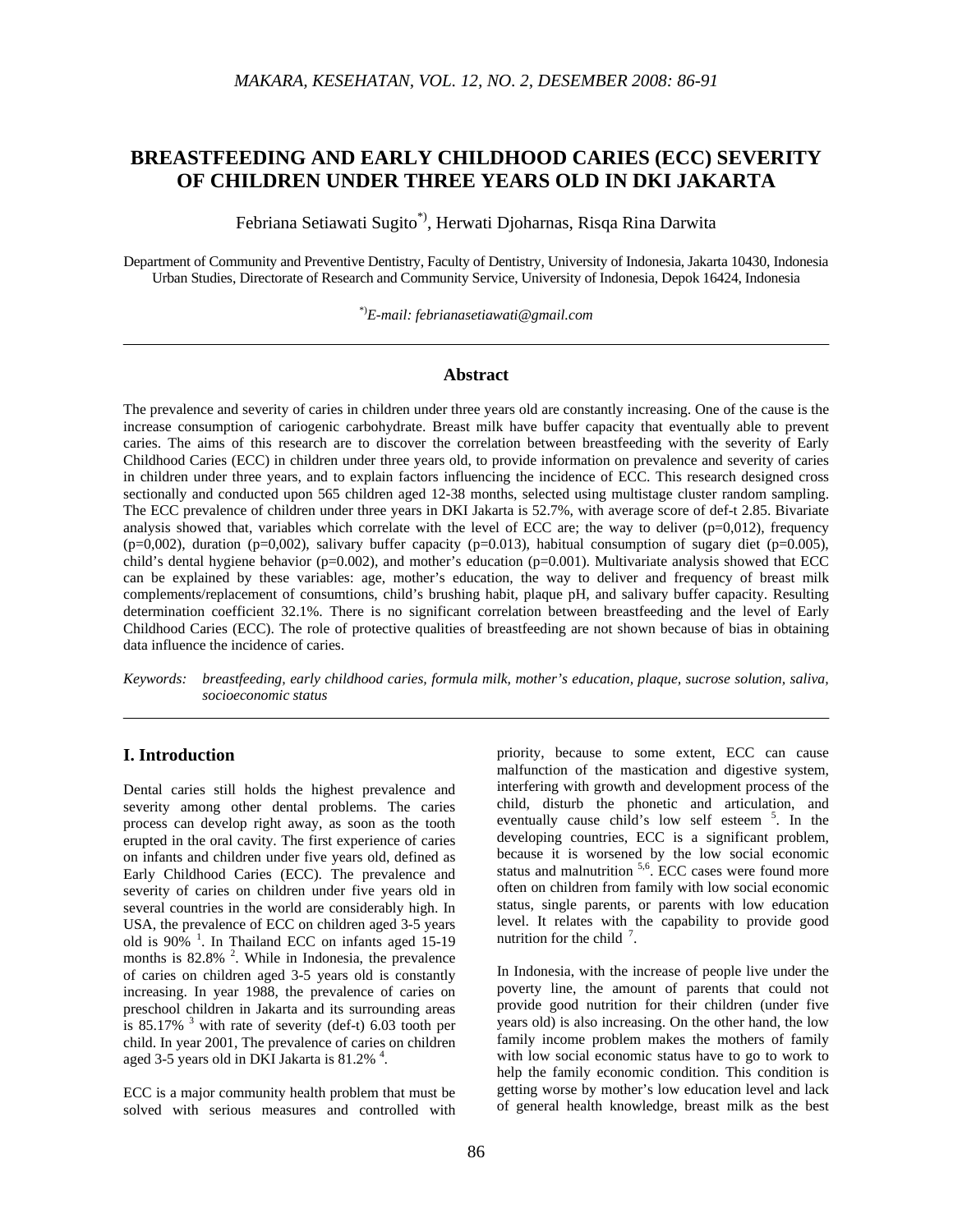nutrition for infants was rarely given or given in a short period of time. As a breast milk replacement, or complement, the children were given formula milk or other sweet drinks such as sweetened tea or condensed milk.

From a survey conducted by Hellen Keller Worldwide on 4 big cities in Indonesia in year 2002 was found that in Jakarta, breastfeeding activity that given for 1-3 months duration was only 25%, given for 4-5 months was 4% and given for 5-6 months was only  $1\%$ <sup>8</sup>. This situation is getting more complex because women nowadays have the opportunity to work outside their homes, and it became difficult for working mothers to breastfeeds their infants. The number of working mothers is increasing, according to SDKI 1997 there is 14.324 millions (49.7%) working woman in Indonesia. It means that one in every two women participate in economic activity, 44.8% of them reside in DKI Jakarta, and 28.7% among them have children (under five years old).

In group with low socioeconomic status more parents had given their children early food for breast milk replacement, bottled milk, and food with high level of sugar ingredient Drinking sweetened drinks along with bad oral hygiene give a very bad effects on children's dental health, particularly those under five years old  $9$ . Previous pilot study showed that 55% mothers from group with social economic status give the sweetened condensed milk; which contains very high sugar as a replacement or complement for breast milk. This phenomenon happened because the price of formula milk is unaffordable.

With increasing numbers of, and with very little knowledge on how important breast milk is for a child's health, it appears that more and more mothers did not breastfeed their infants. Until now the delivery of formula milk is expected to replace the role of breast milk providing nutrition for infants. But, the low socioeconomic status, the expensive price of formula milk makes it unaffordable. As a result, the sweetened condensed milk was selected to replace or complement breast milk. This type of milk contains very high sugar and low on other nutrition elements, if it's delivered in a wrong way it can caused caries. On the other hand, breast milk contains a lot of high-quality nutrition to enhance the immune system, and also contain other elements that have protective affects against caries process.

Ending the breastfeeding activity totally will enhanced the incidence and severity of ECC on children under three years old. This study try to discover whether consumption of breast milk instead of sweetened condensed milk as a breast milk replacement can reduce the risk of ECC on children under three years old.

General purpose of this study is to know the relationship between breastfeeding with Early Childhood Caries (ECC) on children under three years old, considering all factors influencing the process.

### **2. Methods**

This is an observational study using cross sectional approach. The population in this study is children aged 12-38 months in DKI Jakarta. Sampling method use the multistage stratified cluster random sampling, with total sample 576 children.

The data collecting technique use two type; 1) questionnaires; to collect socio demographic data, type, frequency, and duration of consumption of breast milk's replacement or complement, mother's knowledge on dental health, mother's behavior on maintaining their child's oral hygiene, and habitual consumption of cariogenic carbohydrate; 2) intra oral examination; to gain the severity of caries data (def-t score), to collect small amount of dental plaque and examine its acidity (plaque pH), to collect saliva and examine its acidity (pH) and its buffer capacity. The examination of plaque pH uses the Plaque test, the examination of salivary pH and buffer capacity uses the saliva test made by GC . Data obtained from all this examination were analyzed using univariate, bivariate (linear regresi , anova, t-test) and multivariate analyses (multiple liner regression) through statistical software SPSS verse 13.0. The average reliability in diagnosing dental caries for all the examiners was high, Kappa = 0.80.

#### **3. Results and Discussion**

This study conducted in five areas in DKI Jakarta on October 2007 – March 2008

| East Jakarta   | : Kelurahan Cipinang Muara                     |
|----------------|------------------------------------------------|
| South Jakarta  | : Kelurahan Bukit Duri                         |
| Center Jakarta | : Kelurahan Johar Baru                         |
| North Jakarta  | : Kelurahan Pademangan Tmr                     |
| West Jakarta   | : Kelurahan Palmerah                           |
|                | Before each child's dental examination, the pa |

parents were given explanation about the examination procedure, and after understanding the process and willing to participate, parents sign the informed consent.

**Table 1. Prevalence and Severity of ECC (x def-t)** 

| <b>Areas</b>   | n   | <b>Prevalence</b><br>of ECC | x def-t | SD.  |
|----------------|-----|-----------------------------|---------|------|
| DKI Jakarta    | 567 | 52.7%                       | 2.85    | 3.90 |
| East Jakarta   | 120 | 60%                         | 3.49    | 4.24 |
| South Jakarta  | 124 | 50%                         | 2.41    | 3.35 |
| Center Jakarta | 121 | 54.5%                       | 3.10    | 4.18 |
| North Jakarta  | 119 | 46.2%                       | 2.64    | 4.00 |
| West Jakarta   | 83  | 53%                         | 2.51    | 3.50 |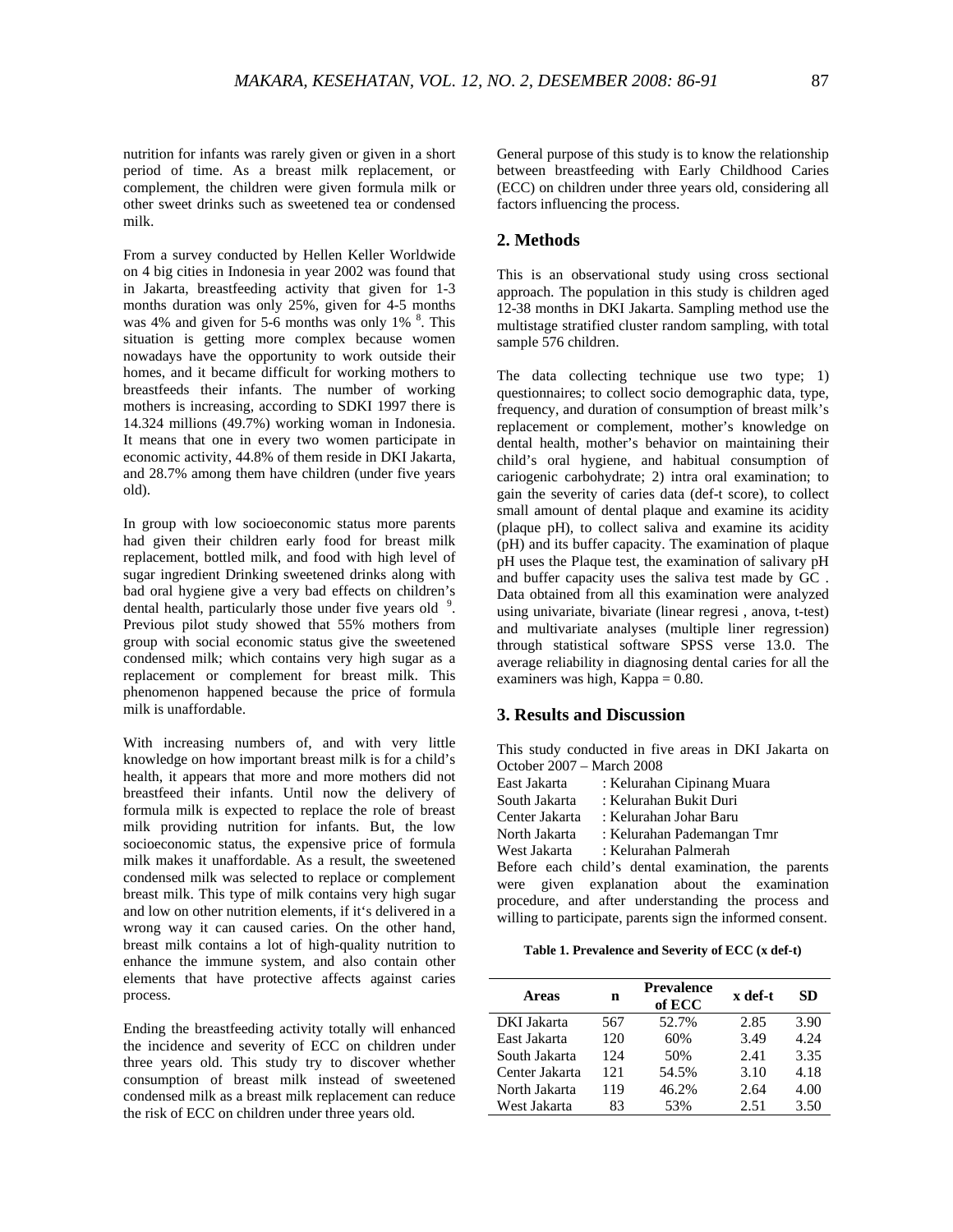Bivariate analysis showed these variables; age, mother's level of education, type of breast milk's replacement/complement, method of breast milk's replacement/complement delivery (with/without bottle), frequency and duration of breast milk's replacement/complement, frequency of consuming cariogenic carbohydrate, plaque pH, salivary buffer capacity, and tooth brushing habit, that have a significant correlation with the severity of ECC (def-t score) ( $p < 0.05$ ).

Multivariate analysis was done to predict the strength of correlation between one set of independent variables simultaneously with the dependent variable, also to discover the best model that can explain the relationship between the dependent variable and one set of independent variables that act as predictor.

After tested with several assumption as conditioned for double regression linier test for correlation of dependent variable (def-t score) with several predictor variables, the result showed end model with  $R^2 = 0.321$ , which means 32.1% of def-t score variation can be explained

**Table 2. Prevalence and Severity of ECC (x def-t) based on Age** 

| Age                      | n | <b>Prevalence</b><br>of ECC | x def-t | SD.  |
|--------------------------|---|-----------------------------|---------|------|
| 12-18 months 146 (25.7%) |   | 17.12%                      | 0.63    | 1.56 |
| 19-24 months 131 (23.1%) |   | 50.38%                      | 1.99    | 2.56 |
| 25-30 months 122 (21.5%) |   | 59.02%                      | 3.32    | 3.81 |
| 31-38 months 168 (29.6%) |   | 80.95%                      | 5.10    | 4.86 |

**Table 3. Prevalence and Severity of ECC (x def-t) based on Gender** 

| <b>Gender</b> | n            | <b>Prevalence</b><br>of ECC | x def-t | SD.  |
|---------------|--------------|-----------------------------|---------|------|
| Male          | 285 (50.26%) | 57.19%                      | 3.00    | 3.88 |
| Female        | 282 (49.74%) | 48.23%                      | 2.69    | 3.91 |

**Table 4. Prevalence and Severity of ECC (x def-t) based on Mother's Level of Education** 

| <b>Education</b> | n                       | <b>Prevalence</b><br>of ECC | x def-t | SD   |
|------------------|-------------------------|-----------------------------|---------|------|
| No formal        | $2(0.4\%)$              | 100%                        | 4.50    | 0.7  |
| education        |                         |                             |         |      |
| Elementary       | 93 (16.4%)              | 59.14%                      | 3.55    | 4.68 |
| School           |                         |                             |         |      |
| Junior High      | 147 (25.9%)             | 53.74%                      | 3.39    | 4.44 |
| School           |                         |                             |         |      |
|                  | High School 276 (48.7%) | 48.55%                      | 2.41    | 3.41 |
| Academy          | 31 (5.5%)               | 58.06%                      | 2.67    | 2.33 |
| University       | 14 (2.5%)               | 57.14%                      | 1.64    | 1.73 |
| No answer        | $4(0.7\%)$              |                             |         |      |
|                  |                         |                             |         |      |

by independent variables in this model. From the double regression linier analysis obtained this equation:

 $x \text{ def-}t = 4.21 + 0.24 \text{ Age} + 1.03 \text{ Mother's level of}$ education + 0.98 Method of breast milk's replacement/ complement delivery (with/without bottle)+ 0.69 Frequency of breast milk's replacement/complement + 1.13 Tooth brushing habit – 1.25 plaque pH – 0.32 salivary buffer capacity

**Table 5. Prevalence and Severity of ECC (x def-t ) based on Income Level** 

| Income | n                      | <b>Prevalence</b><br>of ECC | x def-t | -SD  |
|--------|------------------------|-----------------------------|---------|------|
|        | Above UMR 298 (53.02%) | 50%                         | 2.66    | 3.87 |
|        | Below UMR 264 (46.98%) | 55.30%                      | 3.05    | 3.95 |

**Table 6. Prevalence and Severity of ECC (x def-t ) based on Breastfeeding Activity** 

| <b>Breastf</b><br>eeding | n         | <b>Prevalence</b><br>of ECC | x def-t | SD.  |
|--------------------------|-----------|-----------------------------|---------|------|
| Nο                       | 51 (%)    | 49.02%                      | 2.88    | 4.05 |
| Yes                      | 516 (91%) | 53.10%                      | 2.84    | 3.89 |
|                          |           |                             |         |      |

**Table 7. Prevalence and Severity of ECC (x def-t) based on Type of Complement/Replacement of Breast Milk** 

| <b>Type</b>     | n           | Prevalence<br>of ECC | x def-t | SD   |
|-----------------|-------------|----------------------|---------|------|
| Breast milk+    | 345 (60.8%) | 44.93%               | 2.09    | 3.27 |
| formula milk    |             |                      |         |      |
| Breast milk+    | 126 (22.2%) | 84.92%               | 5.55    | 4.61 |
| sweetened       |             |                      |         |      |
| condensed milk  |             |                      |         |      |
| Breast milk+    | 27 (4.8%)   | 37.03%               | 1.59    | 2.88 |
| sweetened tea   |             |                      |         |      |
| Breast milk $+$ | 15 (2.6%)   | 40%                  | 2.33    | 2.33 |
| biscuit/        |             |                      |         |      |
| porridge/rice   |             |                      |         |      |
| Formula milk    | 27 (4.8%)   | 40.74%               | 2.41    | 4.09 |
| Sweetened       | $3(0.5\%)$  | 100%                 | 7       | 6.25 |
| condensed milk  |             |                      |         |      |
| Sweetened tea   | $8(1.4\%)$  | 50%                  | 2.37    | 2.88 |
| Biscuit/porrid  | 16 (2.8%)   | 18.75%               | 0.5     | 1.21 |
| ge/rice         |             |                      |         |      |

**Table 8. Prevalence and Severity of ECC (x def-t) based on Method of Breast Milk's Replacement/ Complement Delivery** 

| Method of<br><b>Delivery</b>     | n            | <b>Prevalence</b><br>of ECC | x def-t | SD.  |
|----------------------------------|--------------|-----------------------------|---------|------|
| Without                          | 93 (17.22%)  | 49.46%                      | 2.01    | 2.68 |
| bottle<br>Always<br>using bottle | 447 (82.77%) | 55.25%                      | 3.14    | 4.14 |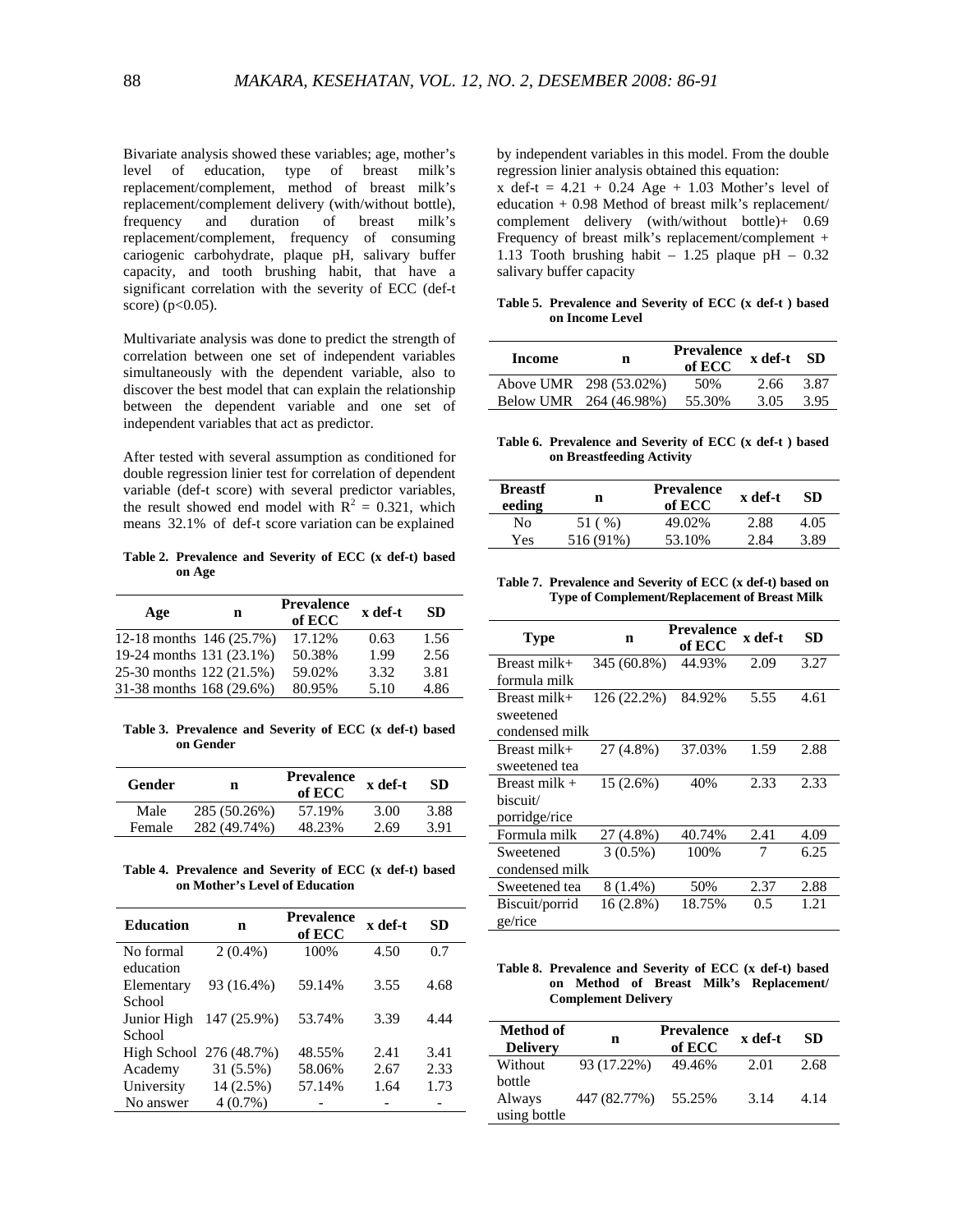Caries prevalence of children aged 12-38 months in DKI Jakarta is 52.7% with average def-t score 2.85. The highest caries prevalence (60%) and average def-t score (3.49 ) was found in East Jakarta. This def-t score is higher than average def-t score of entire Jakarta. The lowest caries prevalence was found in North Jakarta (46.2%), while the lowest average def-t score was found in South Jakarta (2.41). ECC prevalence in Jakarta is higher than caries prevalence in several countries in the world.

As the child grows, the caries risk is also increasing. This study discovered positive linier correlation between age and the severity of ECC. There's no significant correlation between socioeconomic status and the severity of ECC. This result maybe due to measurement of socioeconomic status in this study is based on UMR (standard minimum payroll), without concerning number of child and relatives covered on each family, which influence the capability to provide good nutrition to their children. Generally, children from high socioeconomic family shows lower incidence of caries than children from low socioeconomic family. But as soon as the caries process developed, the severity will be similar with children from low socioeconomic family.

**Table 9. Prevalence and Severity of ECC (x def-t) based on Habitual Ways to Deliver Breast Milk's Replacement/Complement Delivery** 

| <b>Using bottle</b><br>until the<br>child asleep | n           | <b>Prevalence</b><br>of ECC | x def-t | SD.  |
|--------------------------------------------------|-------------|-----------------------------|---------|------|
| Never                                            | 99 (21.9%)  | 59.59%                      | 3.33    | 4.21 |
| Seldom                                           | 106(23.5%)  | 54.71%                      | 2.87    | 3.88 |
| Always                                           | 247 (54.6%) | 54.25%                      | 3.16    | 4.19 |

**Table 10. Prevalence and Severity of ECC (x def-t) based on Frequency of Breast Milk's Replacement/ Complement** 

| <b>Frequency</b>             | n | <b>Prevalence</b><br>of ECC | x def-t | SD.  |
|------------------------------|---|-----------------------------|---------|------|
| 1-2 times/day $189(33.4\%)$  |   | 46.56%                      | 2.14    | 3.21 |
| $>=$ 3 times/day 377 (66.6%) |   | 55.97%                      | 3.21    | 4.16 |

**Table 11. Prevalence and Severity of ECC (x def-t) based on Duration of Breast Milk's Replacement/ Complement** 

| <b>Duration</b>             | n | <b>Prevalence</b><br>of ECC | x def-t | -SD  |
|-----------------------------|---|-----------------------------|---------|------|
| $0 - 12$ months 106 (18.7%) |   | 22.64%                      | 0.70    | 1.47 |
| $> = 13$ months 461 (81.3%) |   | 59.65%                      | 3.34    | 4.11 |

In this study, there's no correlation between breastfeeding with the severity of caries. This finding correspond with previous study by Hirroko I, et al  $^{10}$ found no correlation between breastfeeding and duration of breastfeeding with ECC. Contrary, this study is not in agreement with previous studies that showed IgA level which is tissue's main local defensive factor upon caries on children drinking formula milk is lower than breastfed children  $11$ . Caries incidence is lower on subjects with higher concentration of IgA  $^{11,12}$ . A child without breast milk or only breastfed for three months experienced higher caries prevalence than those who breastfed in a longer period  $11,13$ .

This study showed that there's no correlation between mother's knowledge on dental health and ECC. This happened because good knowledge on dental health is not always followed by good behavior upon family's dental health care. Mother's level of education showed significant correlation with the severity of ECC. The higher the education, average def-t score decreases. Mother's with low level of education makes them rarely exposed to health care information, such as how to choose healthy and nutritious food. Previous studies also shown significant correlation between mother's level of education with the severity of ECC.

Generally, bivariate analysis showed that there's a significant correlation between types of breast milk's replacement/complement and the severity of ECC. Children whose given breast milk with formula milk showed lower ECC level than children whose given

**Table 12. Prevalence and Severity of ECC (x def-t) based on Frequency of Consuming Cariogenic Carbohydrate** 

| Sweet                                 | n            | <b>Prevalence</b> | x def-t | SD   |
|---------------------------------------|--------------|-------------------|---------|------|
| snacking habit                        |              | of ECC            |         |      |
| Never                                 | 75 (13.23%)  | 30.67             | 1.61    | 3.64 |
| Seldom                                | 7(1.23%)     | 42.86             | 1.43    | 1.99 |
| Sometimes                             | $46(8.11\%)$ | 41.30             | 2.04    | 2.97 |
| Often                                 | 95 (16.75%)  | 52.63             | 2.65    | 3.60 |
| Everyday                              | 290(51.15%)  | 57.59             | 3.15    | 4.08 |
| $\left(\langle =3x/\text{day}\right)$ |              |                   |         |      |
| Everyday $(>\frac{3x}{ }$             | 54 (9.52)    | 68.52             | 4.13    | 4.10 |
| day)                                  |              |                   |         |      |

**Table 13. Prevalence and Severity of ECC (x def-t) based on Plaque pH** 

| Plaque pH | n            | Prevalence<br>of ECC | X def-t | <b>SD</b> |
|-----------|--------------|----------------------|---------|-----------|
| 7.00      | 8 (1.41%)    | 37.50%               | 1.75    | 2.66      |
| 6.50      | 291 (51.32%) | 43.30%               | 2.04    | 3.20      |
| 6.00      | 193 (34.03%) | 61.14%               | 3.56    | 4.42      |
| 5.5       | 74 (13.05%)  | 70.27%               | 4 3 1   | 4.35      |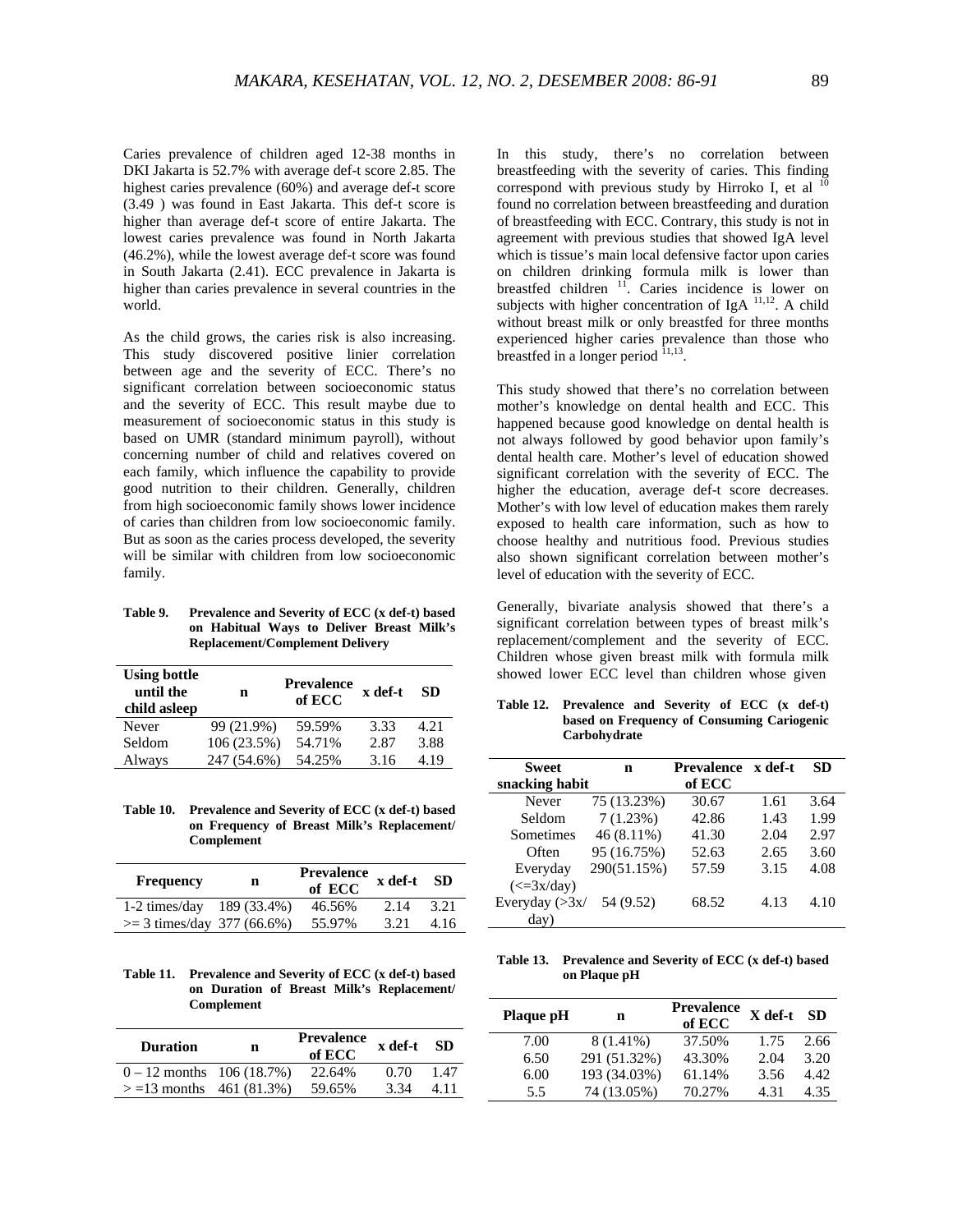| pH saliva   | n            | <b>Prevalence</b><br>of ECC | x def-t | SD.  |
|-------------|--------------|-----------------------------|---------|------|
| $6.8 - 7.8$ | 227 (40.03%) | 51.98%                      | 2.55    | 3.70 |
| $6.0 - 6.6$ | 261 (46.03%) | 55.55%                      | 3.20    | 4.06 |
| $5 - 5.8$   | 79 (13.93%)  | 45.46%                      | 2.52    | 3.84 |

**Table 14. Prevalence and Severity of ECC (x def-t) based on Salivary pH** 

**Table 15. Prevalence and Severity of ECC (x def-t) based on Salivary Buffer Capacity** 

| <b>Salivary</b><br><b>Buffer</b><br>Capacity | n            | <b>Prevalence</b><br>of ECC | x def-t | -SD  |
|----------------------------------------------|--------------|-----------------------------|---------|------|
| $10 - 12$                                    | 26 (4.58%)   | 65.38%                      | 2.23    | 2.16 |
| $6-9$                                        | 187 (32.98%) | 51.34%                      | 2.60    | 3.58 |
| $0 - 5$                                      | 354 (62.43%) | 52.54%                      | 3.03    | 4.15 |

**Table 16. Prevalence and Severity of ECC (x def-t) based on Tooth Brushing Habit** 

| n            | <b>Prevalence</b><br>of ECC |      |            |
|--------------|-----------------------------|------|------------|
| $392(9.1\%)$ | 50%                         | 2.51 | 3.69       |
| 174(30.7%)   | 59.20%                      | 3.63 | 4.25       |
|              |                             |      | x def-t SD |

breast milk with sweetened condensed milk. Sweetened condensed milk contain sucrose, which is the most cariogenic form of sugar. While, formula milk contains lactose, less cariogenic form. Formula mik which contain sucrose is more cariogenic  $14$ . In this sudy, sweetened condensed milk that contain highly cariogenic sucrose was given using bottle, the child were very fond with the taste, the parents believed that it contain good nutrition for the child, and most of all it is affordable. ECC prevalence on this group is the highest among others (84.9%). Only 124 subjects (22.06%) from all subjects consuming combination of breast milk and sweetened condensed milk. 3 subject (0.05%) consuming only sweetened condensed milk. Those who consumed combination of breast milk and formula milk are 342 subjects (60.85%), and formula milk only 27 subjects (4.8%). Among 124 who consumed combination of breast milk and sweetened condensed milk, 73 of them ( 58.9%) comes from low socioeconomic family, 41.1% comes from high socioeconomic family. Among 342 who consumed combination of breast milk and formula milk, 141 subjects (41.2%) comes from low socioeconomic family. These facts showed that many subjects from high socioeconomic family do not know good nutrition that's best for a child. On the contrary, several parents from low socioeconomic family struggle to keep providing their kids with formula milk as a replacement/ complement for breast milk, although the price of formula milk is high. Nevertheless, cross sectional study using interview to collect data is very prone to bias, especially in determining socioeconomic status of the family and types of breast milks replacement/ complement .

A research on children aged 3-5 years old, concluded that breastfeeding can prevent ECC  $^{11,15}$ . In this study, the severity of ECC on children whose given formula milk, sweetened condensed milk, and sweetened tea, without breast milk, are higher compare to those with breast milk. But the difference is not significant. This is because the method of breast milks replacement/ complement delivery using bottle, is not the only important factor that influencing the incidence of ECC on children. Antibacterial quality on breast milk can interfere with microorganism activity that caused caries 14.

The study also showed that there's a significant average def-t difference between those who use bottle to deliver breast milks replacement/complement, and those who were not. Children using bottle have an average def-t score higher than those who were not. But, using bottle until the child falls asleep did not caused any different on average def-t score. Correlation between breastfeeding frequency and using bottle until the child fall asleep with the severity of ECC is steel a controversy 10.

Habitual consumption of cariogenic carbohydrate snacks on breastfed children, or those whose given formula milk, can not be ignored as factor influencing the severity of ECC  $^{14}$ . This study showed that there's a significant correlation between habitual consumption of cariogenic carbohydrate snacks on daily basis with the severity of ECC. Previous study had shown that sugar consumption is the main diet factor that influenced prevalence and progressivism of ECC. Sucrose is the most cariogenic form of sugar. Increased consumption of sugar enhanced the acid production of cariogenic bacteria. This acid caused demineralization of tooth structure, depends on absolute pH decline, and how long it remains lower than the critical pH  $^{14}$ . This study showed significant correlation between plaque pH and the severity of EEC. If the plaque pH decreases, the deft scores increases. There's also significant correlation between daily tooth brushing habit and the severity of ECC. If plaque is not regularly removed thoroughly, not only will cause new caries, but also extend the severity of it. Caries is a multifactorial disease, caused by interaction between host, agent, environment, and time. Caries risks can be reduced by eliminating casual agents, improving host, and controlling the oral cavity environment. Microorganism inside tooth plaque can be minimized by maximum plaque removal from the tooth surface (regular tooth brushing).

In multivariate analysis, only these variables; age, mother's level of education, method of delivery and